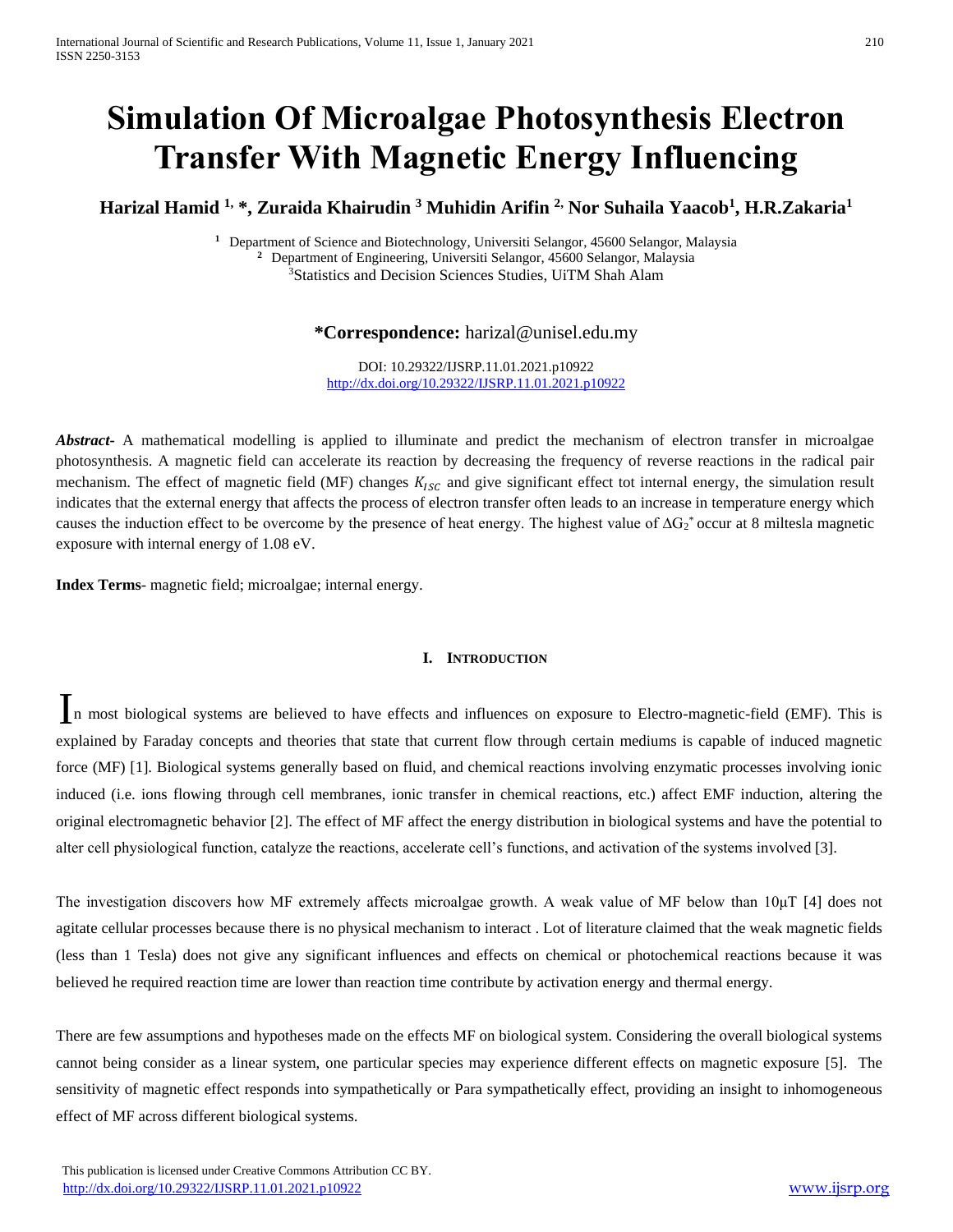#### **II. Transition State Theory (TST)**

The transition state theory (TST), which is also known as theory of absolute reaction rates and the theory of activated state (Enzyme), is essentially a fundamental of enzymatic reaction theory, which treats the reacting enzyme molecules as the active site that being filled by substrate in reaction process. The theory explains the rate of chemical reaction assuming a special type of chemical equilibrium (quasi-equilibrium) between the reactants and activated state (transition state complex). This special molecule decomposes to form the products of reaction. The rate of this reaction is then equal to the rate of decomposition of activated complex.

Magnetic influences in photosynthesis is predicted to speed-up the reaction in enzyme activity in algae photosystem, magnetic effect have an ability to enhance the catalyst of enzyme reaction in biological of photosynthesis. Magnetic effect speed-up the rate of chemical reaction as decreasing the time that is needed for reaction to took place until its reach equilibrium [6]. Consider a simple reaction as represent below:

$$
AB + C \to [A \bullet B \bullet C]^K \to A + BC \tag{1}
$$

Note that  $[A \cdot B \cdot C]$  represent the partially broken and formed bond as K represent the rate at transition state took place. The reaction of enzyme activity without any catalyst or external force as an influence in the system can be simply described as energy diagram as shown in figure 1**.** As presented in **figure 1**, the Y axis represents the Gibbs free energy level and the X axis is the reaction progress based on time. From the diagram we can conclude that the free energy at the enzyme product  $\Delta G^s$  is slightly lower than the substance  $AB + C$ , which note as  $\Delta G^T$  give a basic understanding that free energy will release within a product in enzyme reaction. These give a spontaneous reaction in enzyme activity as long as the reactions at the substance have enough energy to overcome the Gibb free energy for reaction activation  $\Delta G^{T}$ .

In enzyme terminologies the reaction in enzymatic processes does not affect the free energy value of the product and reactant as well as if the system are exposed to the external MF, the value of free energies from both reactant and product are no affected[7]. The main effect of external forces such as heat and MF in enzymatic activity is the kinetic speed and of the motion at the transition state with label as  $[A \bullet B \bullet C]$  in **figure 1**.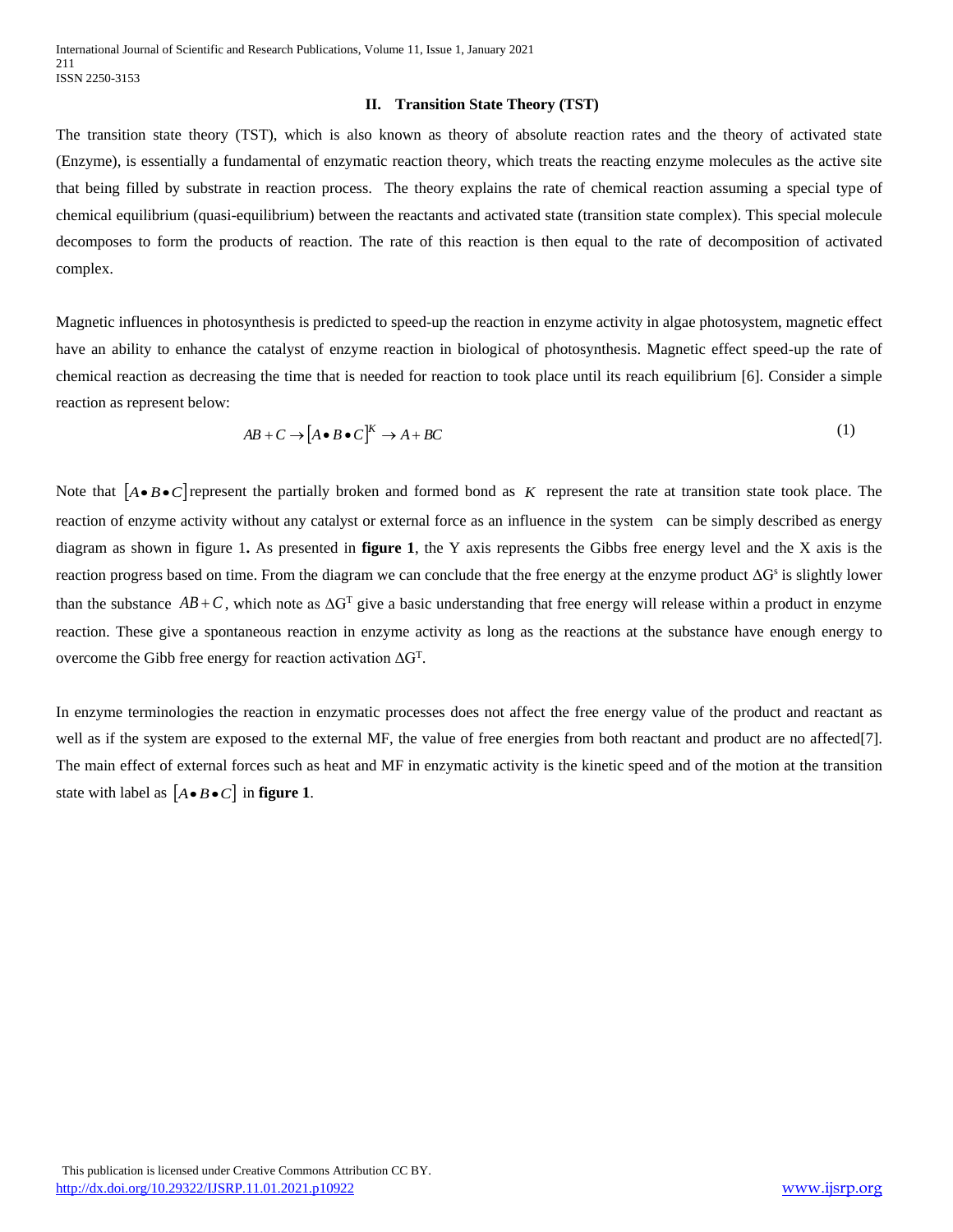

**Figure 1**: Gibb Free Energy Diagram of the Enzyme Reaction with No-external Forces.  $AB + C$  represent substance,  $[A \bullet B \bullet C]^K$ , transition state,  $A + BC$ , end product,  $\Delta G^T$ ,  $\Delta G^S$  represent the activation energy.

The transition state  $[A \cdot B \cdot C]$  is at a state in enzyme activity where the  $AB$  bond will be break at the same as the *BC* bond will form. The state of  $[A \cdot B \cdot C]$ , or the transition state is determining by the highest peak of Gibbs free energy diagram as shown in figure 1. In the particular state, enzyme-substrate complexes are formed by utilizing the energy in reaction processes as the substrate will bind in enzyme active site, leads to the breakage of *AB* bond and formulation of *BC* until equilibrium point reach at ΔG<sup>s</sup>. Since speed is determined by the energy of activation one can observed a decreasing of free energy value of both reactant and product in enzyme activity as being influence by external forces [8].

The enzymes-kinetic formulation in the reaction was represented by Erying model as the rate of collisions depends on temperature from the original reaction kinetic in (2).

$$
AB + C \underset{K_{-1}}{\leftrightarrow} [A \bullet B \bullet C]^{K_M} \underset{K_2}{\rightarrow} A + BC \tag{2}
$$

The linear reaction equation is;

$$
\frac{dAB}{dt} = -K_{-1}[AB][C] + K_1[A \bullet B \bullet C]
$$
\n(3)

$$
\frac{dC}{dt} = -K_{-1}[AB][C] + K_1[A \bullet B \bullet C] - K_2[BC]
$$
\n(4)

$$
\frac{d[A \bullet B \bullet C]}{dt} = K_1[AB][C] - K_{=1}[A \bullet B \bullet C] - K_2[A \bullet B \bullet C]
$$
\n(5)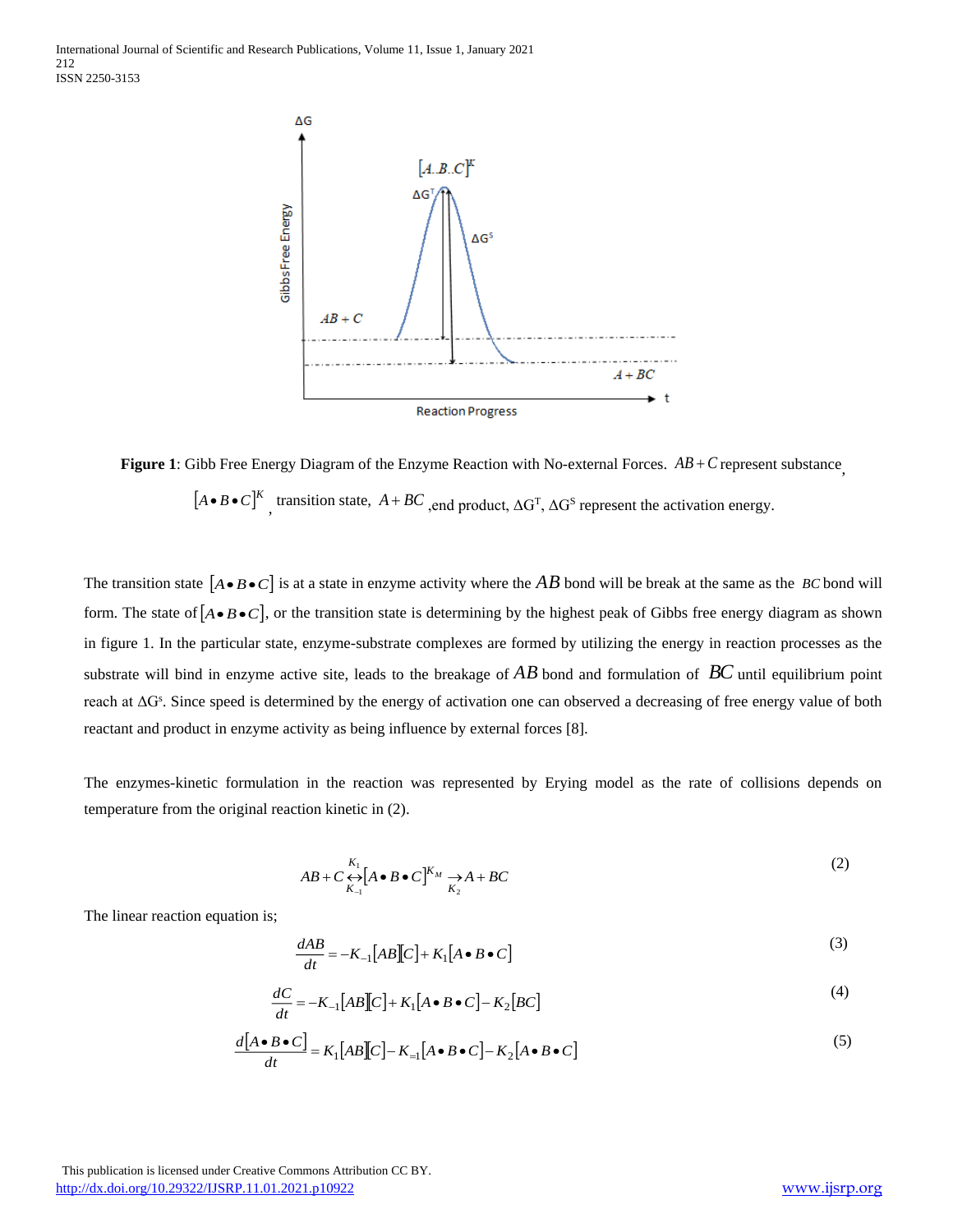The  $[A \bullet B \bullet C]$  is the intermediate state as known as activated complex which at equilibrium rate and can be represent

$$
K^{TH} = \frac{[A \bullet B \bullet C]}{\{AB[[C]\}}
$$
\n<sup>(6)</sup>

Where  $K^{TH}$  is the thermodynamic equilibrium constant.

The rate of a reaction is equal to the number of activated complexes decomposing to form products. Hence, it is the concentration of the high-energy complex multiplied by the mean velocity of an ideal gas  $V[9]$ . As the rate of reaction may be expresses as follow:

$$
Rate = v[A \bullet B \bullet C] = AK^{TH} \{AB[C]\}
$$
\n(7)

Where  $\nu$  is determine as the frequency of crossing of activation energy of activation state complex  $[A \bullet B \bullet C]$ <sub>,</sub>

$$
A = \frac{K_B T}{h} \tag{8}
$$

Where  $K_B$  is the Boltzmann constant (1.3806568 × 10<sup>-23</sup> J K<sup>-1</sup>): and h is Planck's constant (6.6260755 × 10<sup>-34</sup> Js), since the rate  $K = vK^{TH}$  expression of the reaction rate for the system be simplify as follow

*Rate* = 
$$
v[A \cdot B \cdot C] = AK^{TH}[AB]C
$$
]}  
\nWhere *V* is determine as the frequency of crossing of activation energy of activation state complex [ $A \cdot B \cdot C$ ]  
\n
$$
A = \frac{K_B T}{h}
$$
(8)  
\nWhere  $K_B$  is the Boltzmann constant (1.3806568 × 10<sup>-23</sup> J K<sup>-1</sup>); and h is Planck's constant (6.6260755 × 10<sup>-34</sup> Js), since the  
\nrate  $K = vK^{TH}$  expression of the reaction rate for the system be simplify as follow  
\n
$$
K^{TH} = \frac{[A \cdot B \cdot C]}{[A \cdot B]C]} = \frac{\exp\left(\frac{-G_0}{k_B T}\right)}{\exp\left(\frac{-G_0}{k_B T}\right) \exp\left(\frac{-G_C}{k_B T}\right)} = \exp\left(\frac{G_0}{k_B T}\right)
$$
(9)  
\n
$$
K^{TH} = \exp\left(\frac{-\lambda G}{k_B T}\right)
$$
(11)  
\nIn Figure 1,  $\Delta G^T$  embeds free energies associated with the formation of the activated complex and with the subsequent steps  
\nto the electron transfer. The rate *K* expressed in an Arthenius form as  
\n
$$
K = \frac{K_B T}{h} \exp\left(\frac{-\lambda G}{k_B T}\right)
$$
(12)  
\nWhere  $K[s^{-1}], K_B$  is the Boltzmann constant (1.3806568 × 10<sup>-23</sup> J K<sup>-1</sup>) or 8.617333262145×10<sup>-5</sup> eV/K and *T* is the  
\ntemperature in Kelvin.  $\Delta G^T$  is the standard molar Gibbs energy of activation as represented as  
\n
$$
\Delta G^T = G^0(Actwation) - G^0(\text{Re } \alpha \text{ t and } \alpha)
$$
(13)  
\nThis publication is licensed under Crenive Common Artinution CC BY.

$$
K = \frac{K_B T}{h} \exp\left(\frac{-\Delta G}{k_B T}\right) \tag{11}
$$

In Figure 1,  $\Delta G^T$  embeds free energies associated with the formation of the activated complex and with the subsequent steps to the electron transfer. The rate  $K$  expressed in an Arrhenius form as

$$
K = (A) \exp\left[\frac{\Delta G^T}{K_B T}\right]
$$
 (12)

Where  $K(s^{-1})$ ,  $K_B$  is the Boltzmann constant (1.3806568 × 10<sup>-23</sup> J K<sup>-1</sup>) or 8.617333262145×10<sup>-5</sup> eV/K and T is the temperature in Kelvin.  $\Delta G^T$  is the standard molar Gibbs energy of activation as represented as

$$
\Delta G^T = G^0 \left( \text{Activation } \right) - G^0 \left( \text{Re } ac \tan ts \right) \tag{13}
$$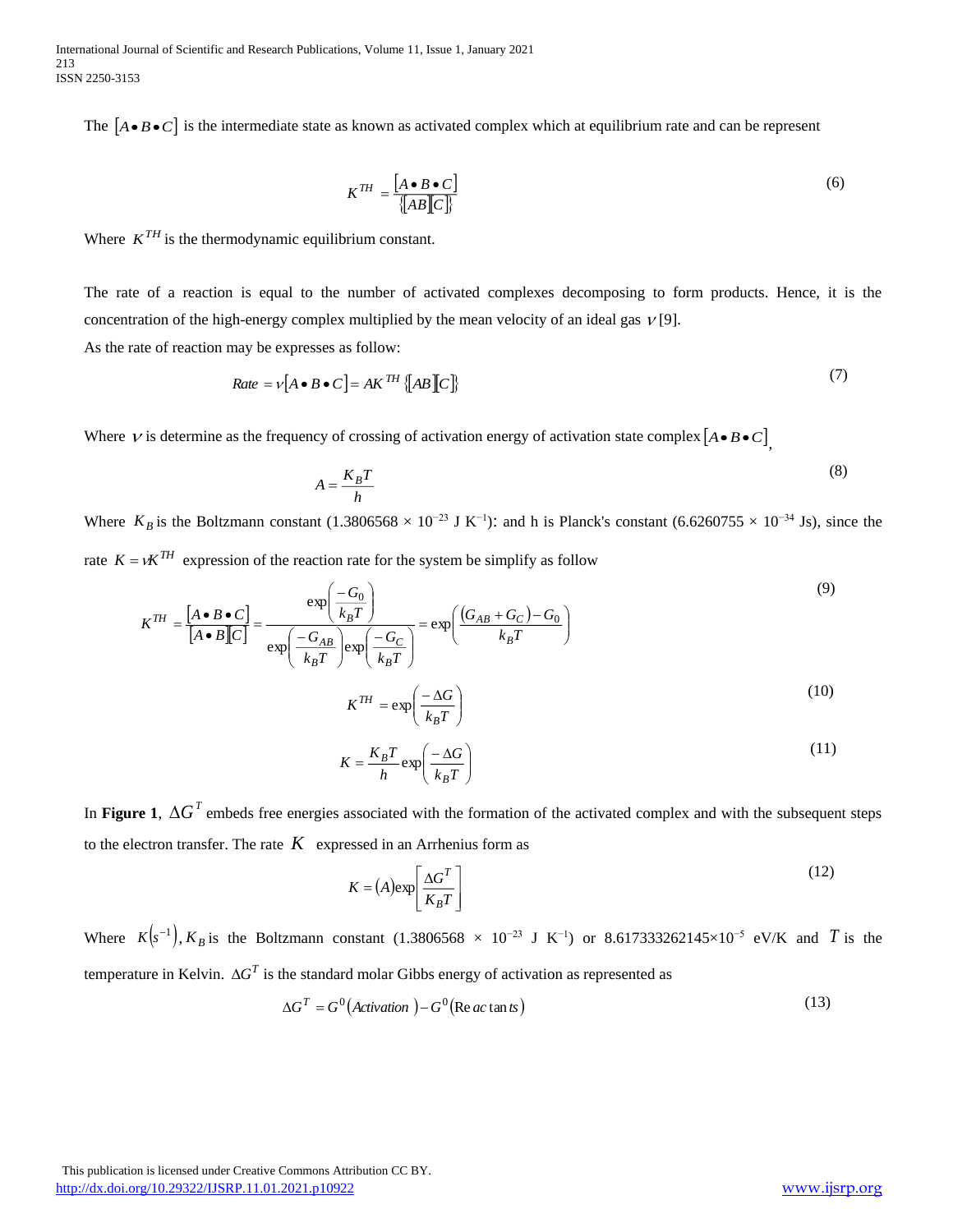#### **III. Enthalpy and Entropy of Cyanobacteria Photosystem**

Referring to **Figure 2**, pigment *P*680(*P*) is located within a thylakoid membrane. Absorption of light promotes *P*680(*P*) to the excited state  $P680(P^*)$  as the photocell is illuminated by sunlight, the rate of absorptions is measured by the integration the product of incident solar spectrum by the absorption spectrum chlorophyll" [10]. The total energy ∆G is the summation of  $\Delta H^0$ and  $\Delta S^0$  correspond to temperature (kelvin) thus if one treats the excited state of chlorophyll in microalgae was the main part of radical pair mechanism took place, the overall Gibbs free energy equation for the chlorophyll system are given as

$$
\Delta G = \Delta H - T\Delta S = hv_0 - T\Delta S \tag{14}
$$

The term  $\Delta S^0$  concern the free energy due to the negative contribution of the entropic term and normally represent as  $\ln \left| \frac{P680(P^{*})}{P} \right|$  $\left| \begin{array}{c} B^2 \end{array} \right|$  *P*680(*P*)  $K_{\rm n}T\ln\left|\frac{P680(P)}{P} \right|$ *P P*  $\lceil P680(P^*) \rceil$  $\left[\frac{P680(P)}{P680(P)}\right]$  with K<sub>B</sub>, Boltzmann constant (1.3086568 x 10<sup>-23</sup>Js or 8.617333263145 x 10<sup>-5</sup> eV. K<sup>-1</sup>) which lead to Eq.

(15) as

$$
\Delta G_0 = \Delta H_0 - T\Delta S_0 = hv_0 - K_B T \ln \left[ \frac{P680(P^*)}{P680(P)} \right]
$$
\n(15)

Assumption of "one photon absorbed per chlorophyll per second for full sunlight"[11]. Taking ~20ns for natural lifetime of chlorophyll excited state  $P680(P^*)$  with means the reaction rate of  $P680(P^*)/P680(P) \approx 2 \times 10^{-8}$ ,

$$
\Delta G_0 = \Delta H_0 - T \Delta S_0 = 1.8eV - K_B T \ln \left[ 2x10^{-8} \right] \approx 1.36eV
$$
 (16)

The electron flow in photosystem II will proceed to the singlet formation of  $(P^*Pheo^-)$  as the recombination process took place

to  $((P^*) \bullet Pheo) \leftrightarrow (P^* Pheo^-)$ 2 *k k*  $P^*$  **Pheo**  $\rightarrow$   $P^*$  *Pheo* •  $Pheo$   $\leftrightarrow$   $(P^*Pheo^-)$  with a reversible radical pair rate of  $k_2$  and  $k_{-2}$  (ground state). For positive net flux, at

temperature  $25^{\circ}$ c (T,298K) one can write

$$
\left[\frac{(P^*)\mathbb{P}heo}{P^+\mathbb{P}heo^{-}}\right] \geq \frac{K_1}{K_{-1}} = \exp\left(\frac{\Delta G_0 - \Delta G_1}{K_B T}\right)
$$
\n(17)

Utilizing the Literature constant value of exciton radical pair model [12], with rate constant  $K_l$  and  $K_l$ , (1.59 ns<sup>-1</sup>,0.3 ns<sup>-1</sup>),  $\Delta G_l$ value calculated as follows

$$
\left[\frac{(P^*)\Box Pheo}{P^*\Box Pheo^-}\right] \ge 5.3 = \exp\left(\frac{1.36 - \Delta G_1}{K_B T}\right)
$$
\n(18)

Resulting the value of  $\Delta G_1$ , (1.32eV). And,

$$
\left[\frac{(P^*)\mathbb{P}heo^{\top}Q_A}{(P^*)\mathbb{P}heoQ_A^{\top}}\right] \geq \frac{k_2}{k_{-2}} = \exp\left(\frac{\Delta G_1 - \Delta G_2^*}{K_B T}\right)
$$
\n(19)

Utilizing the Literature constant value of exciton radical pair model from chapter 2, (Table 2.1), with rate constant  $K_2$  and  $K_3$  $(4ns<sup>-1</sup>, 0.01ns<sup>-1</sup>), \Delta G<sub>1</sub>$  value calculated as follows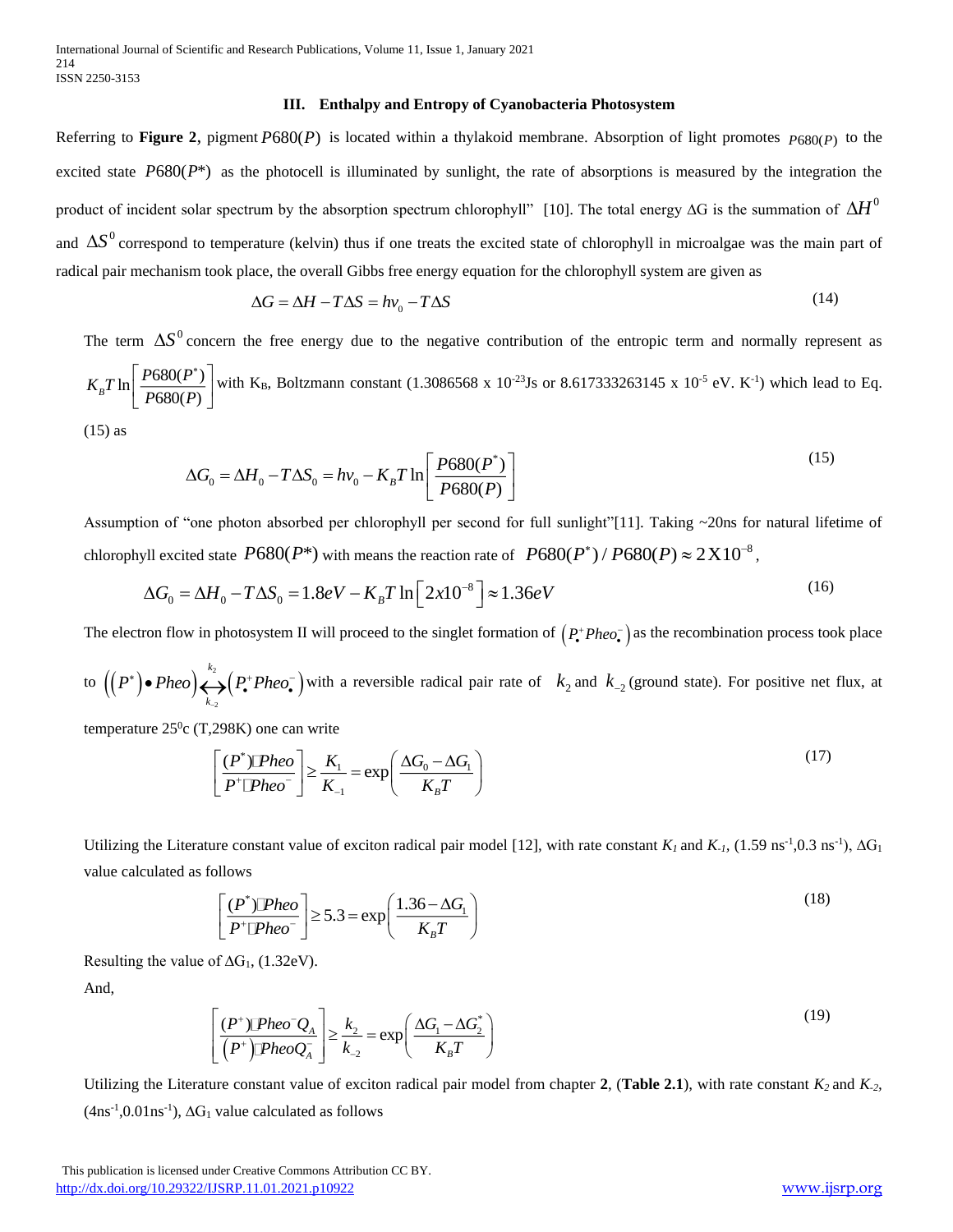International Journal of Scientific and Research Publications, Volume 11, Issue 1, January 2021 215 ISSN 2250-3153

$$
\left[\frac{(P^*)\mathbb{P}heo}{P^*\mathbb{P}heo}\right] \ge 400 = \exp\left(\frac{1.32 - \Delta G_1}{K_B T}\right)
$$
\n(20)

Resulting the value of  $\Delta G_1$ , (1.17eV).

Applying the same concept, the electron transfers at the radical pair mechanism with the influences of (MF),  $\left(P_{\bullet}^{+}Pheo_{\bullet}^{-}\right) \stackrel{K_{ISC}}{\leftrightarrow} 3\left(P680^{+}Pheo\right)^{Triplet}$  can represent as,

$$
\left[\frac{(P^*)\mathbb{P}heo^{\mathsf{T}}Q_A}{(P^*)\mathbb{P}heoQ_A}\right] \geq \frac{k_{\text{ISC}}}{k_{\text{c}}} = \exp\left(\frac{\Delta G_1 - \Delta G_2^*}{K_B T}\right)
$$
\n(21)



**Figure 2:** Energetic and kinetics of radical pair states in PSII.

In the typical photosynthesis process, the energy of excited state in PSU I and II is obtained from photons and converted to free energy in the chlorophyll structure. In this thesis framework we simplying the internal energy of the photosystem is to be concluded as enthalpy  $H^0$  which is defined as  $\Delta H^0 = h v_0$  [11] since we took account the smallest possible unit of energy represent the relative population of the excited state. For instead we take  $(P)$  represented chlorophyll with a determine value of 1.8ev for  $hv$  [13]. The parameter v stands for frequency (in reciprocal seconds – written s<sup>-1</sup> or Hertz (Hz)- 1Hz = 1 s<sup>-1</sup>), h is Planck's constant ( $6.626 \times 10^{-34}$  J.s). Photon may have multiples of  $hv$ . The excited state of electron is defined as electron in an atom absorbs energy in the form of  $hv$ , moves it to a higher energy orbit and moves down to the lower orbit when the electron releases the same amount of energy in term of *hv* .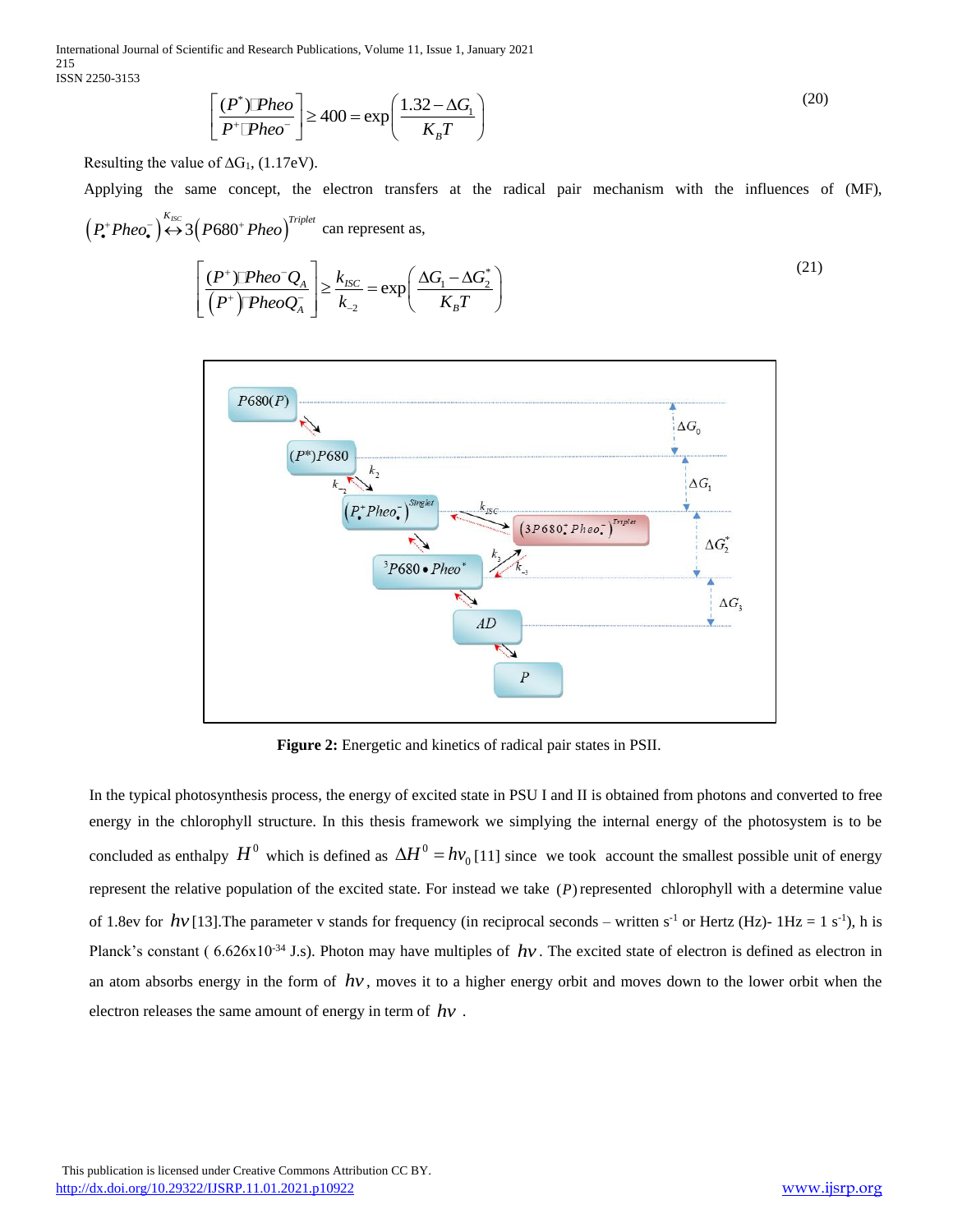#### **IV. Result and Discussion**

Using the simulation value *KISC* the calibration of rate of ∆G\*<sup>2</sup> as shown in **Figure 3**



**Figure 4**: **The value of Internal Energy ∆G\*<sup>2</sup> with Rate of Radical Pair** *KISC* **with magnetic Effect** Magnetic Force (MF)

The reaction rate per second show the influences of applied MF at range 5mT to 10mT, the reaction rate indicated a decreasing of reaction time from range of  $1\times10^{-6}$  second to  $1\times10^{-10}$  second with the increasing applied MF. effect (Mf) is also seen to increase internal energy G especially in areas where radical pair mechanism occurs. This can be explained by the presence of MF at a certain level affecting the process of electron transfer at a faster rate than usual leading to the formation of triplet magnetic state [14]. However, the presence of MF as an external energy that affects the process of electron transfer often leads to an increase in temperature energy which causes the induction effect to be overcome by the presence of heat energy. The highest value of  $\Delta G_2^*$  occur at 8 miltesla magnetic exposure with internal energy of 1.08 eV, compare to the other magnetic exposure for examples 0.83ev for 20miliesla and 0.90eV at 5militesla exposure.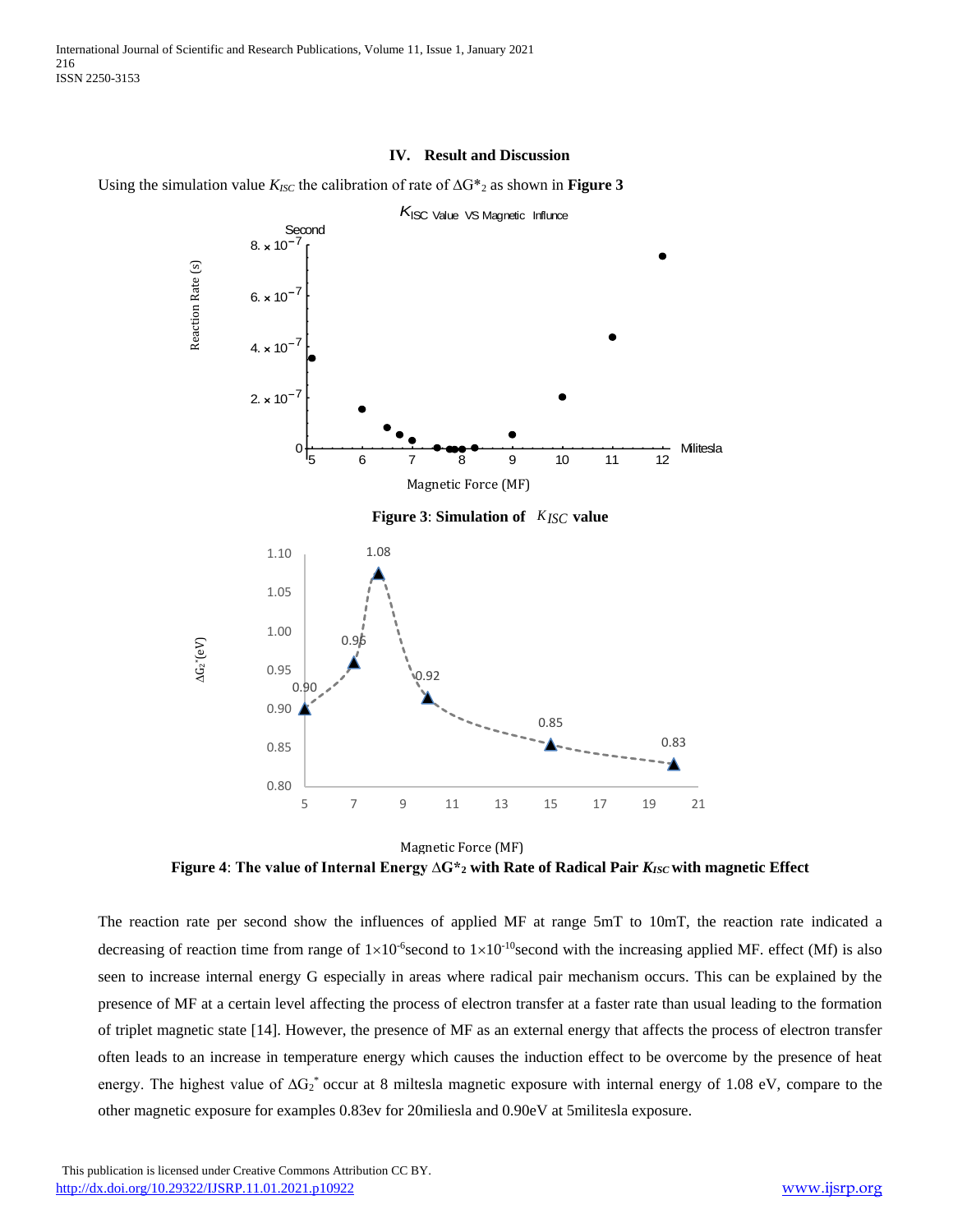#### **V. Conclusion**

In the present study, a simulation was conducted by combining rate of electron transfer KISC and internal energy at radical pair mechanism in algae photosynthesis. It describes the relationship of photosynthesis rate with exposure of MF. This model was used to predict distribution of internal energy at different magnetic. As the result show the significant effect at a certain range of MF exposure (5-10 militesla). However, to get a perfect prediction of photosynthesis by the simulation, it is important to develop a comprehensive model considering all possible factors such as culture temperature, nutrient (nitrate and phosphate), light intensity, initial inoculum size, Ph. and others factor contributing microalgae growth.

### **Acknowledgments**

This research is supported by Japan Science and Technology Agency (JST)/ Japan International Cooperation Agency (JICA), Science and Technology Research Partnership for Sustainable Development (SATREPS) through the project for Continuous Operation System for Microalgae Production Optimized for Sustainable Tropical Aquaculture (COSMOS; Grant No. JPMJSA1509), and the SATREPS-COSMOS Matching Fund from the Ministry of Higher Education Malaysia (MOHE).

#### **REFERENCES**

- [1] C. D. Abeyrathne, M. N. Halgamuge, and P. M. Farrell, "Effect of Magnetic Field on the Biological Clock through the Radical Pair Mechanism," pp. 18–23, 2010.
- [2] R. Tu, W. Jin, T. Xi, Q. Yang, S. F. Han, and A. E. F. Abomohra, "Effect of static magnetic field on the oxygen production of Scenedesmus obliquus cultivated in municipal wastewater," *Water Res.*, vol. 86, pp. 132–138, 2015, doi: 10.1016/j.watres.2015.07.039.
- [3] K. Maxwell, G. N. Johnson, and E. Botany, "A new study of the effects of electromagnetic fields and radioactivity on the growth and health of lima bean plants ( Phaseolus lunatus ) By Andrei Purcarus Craciun and Davindra Singh . Project Supervisor : Gabriel Bulgarea Vanier Student Research Center," no. August, pp. 1–10, 2014.
- [4] J. Wiskirchen *et al.*, "Long-term effects of repetitive exposure to a static magnetic field (1.5 T) on proliferation of human fetal lung fibroblasts," *Magn. Reson. Med. An Off. J. Int. Soc. Magn. Reson. Med.*, vol. 41, no. 3, pp. 464–468, 1999.
- [5] S. Chernouss, A. Vinogradov, and E. Vlassova, "Geophysical hazard for Human health in the circumpolar Auroral Belt: evidence of a relationship between heart rate variation and electromagnetic disturbances," *Nat. hazards*, vol. 23, no. 2–3, pp. 121–135, 2001.
- [6] K. Schulten and A. Weller, "Processes By Magnetic Fields," *Biophys. J.*, vol. 24, no. 1, pp. 295–305, doi: 10.1016/S0006-3495(78)85378-8.
- [7] J. A.R., "External Magnetic Fields and Human Health : a Link to Biological Enzyme Reaction Systems," no. March, 2008.
- [8] D. C. Elton, "Energy Barriers and Rates -Transition State Theory for Physicists," pp. 1–5, 2013, [Online]. Available: http://moreisdifferent.com/wp-content/uploads/2015/07/transition\_state\_theory\_dan\_elton1.pdf.
- [9] "Dynamical Corrections to Transition State Theory for Multistate Systems Surface Self-Diffusion.pdf," 2018.
- [10] R. S. Knox and W. W. Parson, "Entropy production and the Second Law in photosynthesis," vol. 1767, pp. 1189–1193, 2007, doi: 10.1016/j.bbabio.2007.07.004.
- [11] R. C. Jennings, E. Engelmann, F. Garlaschi, A. P. Casazza, and G. Zucchelli, "Photosynthesis and negative entropy production," vol. 1709, pp. 251–255, 2005, doi: 10.1016/j.bbabio.2005.08.004.
- [12] B. M. A. Kroon and S. Thoms, "FROM ELECTRON TO BIOMASS : A MECHANISTIC MODEL TO DESCRIBE PHYTOPLANKTON PHOTOSYNTHESIS AND STEADY-STATE GROWTH RATES 1 and," vol. 609, pp. 593–609, 2006, doi: 10.1111/j.1529- 8817.2006.00221.x.
- [13] J. Lavergne, "Commentary on : ' Photosynthesis and negative entropy production ' by Jennings and coworkers," vol. 1757, pp. 1453–1459, 2006, doi: 10.1016/j.bbabio.2006.05.017.
- [14] A. Yadav, "Effect of Temperature on Electric Current, Magnets and Electromagnet," *Int. J. Adv. Technol.*, vol. 07, no. 04, 2016, doi: 10.4172/0976-4860.1000167.